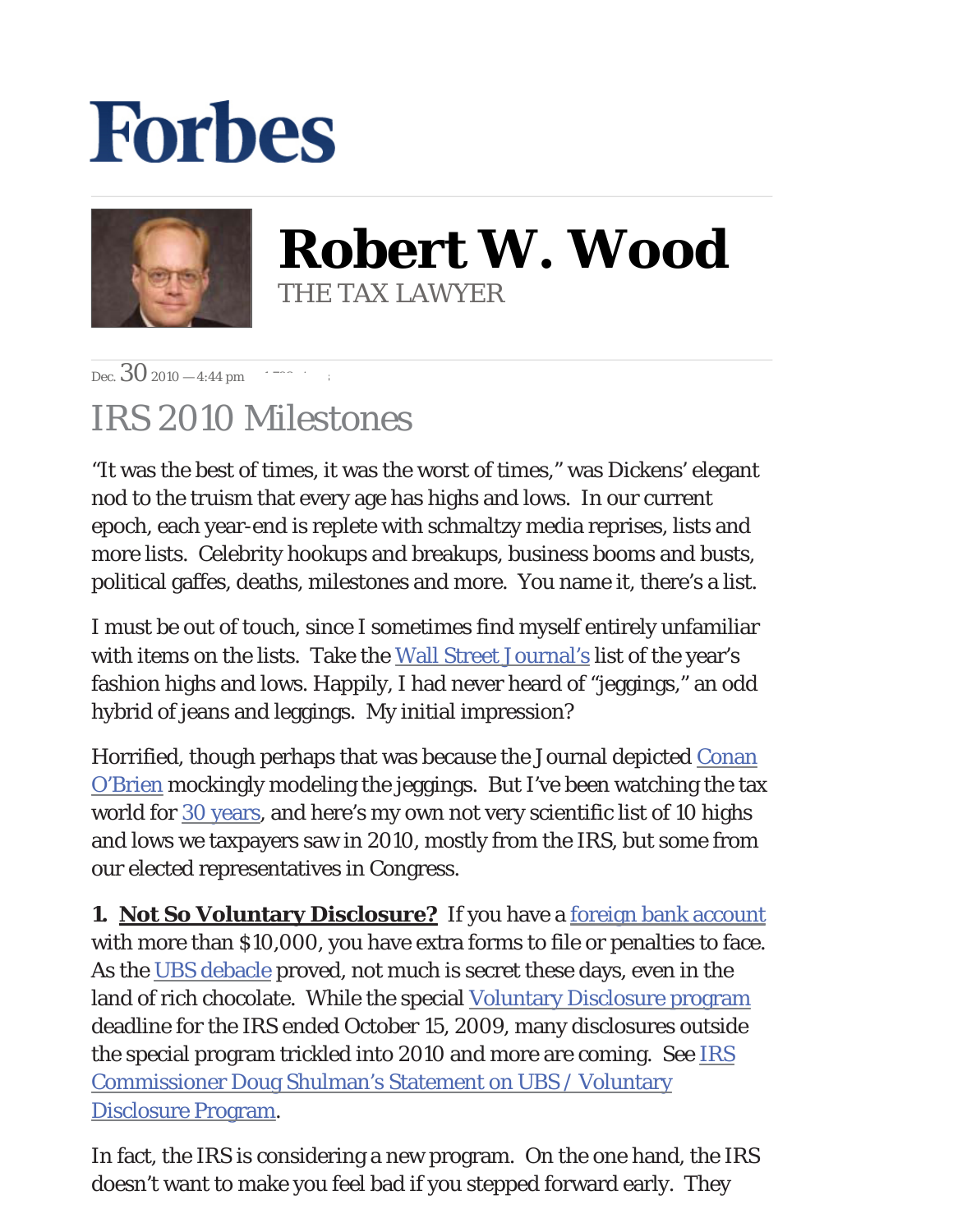said it was *really* a deadline and anyone thereafter would get the book thrown at them. On the other hand, if you don't offer people some incentive to step forward, how will you find them all? It's a tough debate.

But the IRS could take a page from car dealers. None of us really think it's "the best sale ever" or the "lowest price ever" when we buy a car, do we? After we buy, we know some other guy or gal will get an even *better* deal. That's OK. Like car dealers, maybe the IRS should just come up with a new program, advertise it widely (even more widely than last time, please) and move on. Maybe throw in free undercoating too.

For more, see [FAQs Regarding Report of Foreign Bank and Financial](http://www.irs.gov/businesses/small/article/0,,id=210249,00.html)  [Accounts \(FBAR\) – Financial Accounts.](http://www.irs.gov/businesses/small/article/0,,id=210249,00.html)

**2.****Disaster Relief, Madoff Relief and More.** It may be sacrilegious to lump these together, but hear me out. The IRS did a great job of rushing ou[t guidance](http://www.irs.gov/businesses/small/article/0,,id=156138,00.html) and assistance to people beset by natural disasters. Not so much with people beset by [ponzi schemes](http://www.irs.gov/newsroom/article/0,,id=206013,00.html).

On the whole, though, you have to hand it to the IRS, which has adapted amazingly well to the hubbub of "we want it now" guidance. Sure, there are many places where tax practitioners remain frustrated for years at the lack of guidance. But with a metaphorical oil can, the IRS applies it pretty effectively where needed to squeaky wheels.

**3. Estate Tax.** This one was not the IRS's fault, so thank Congress. The estate planning world was thrown into a frenzy when the Bush Era estate tax holiday finally came due at the end of 2009, with no estate tax at all in 2010. All year we wondered, and Jack Kevorkian followers perked up with water cooler chatter. A number of [billionaires died in](http://mhs.typepad.com/threepointfive-45/dying-free-of-the-federal-estate-tax-billionaire-deaths-in-2010.html) [2010](http://mhs.typepad.com/threepointfive-45/dying-free-of-the-federal-estate-tax-billionaire-deaths-in-2010.html), and their heirs are smiling all the way to the bank.

Finally, though, at the end of 2010 we got a [2 year patch](http://blogs.forbes.com/robertwood/2010/12/17/amt-patch-nicely-embroidered/) that seems to make sense. With \$5 million exemptions, portability between spouses and unified gift, estate and generation skipping features, here's hoping it lasts beyond 2012.

**4. IRS Website.** No kidding, the [IRS website](http://www.irs.gov/) is unbelievably helpful, and every year it gets better. The IRS has tweeted itself into this